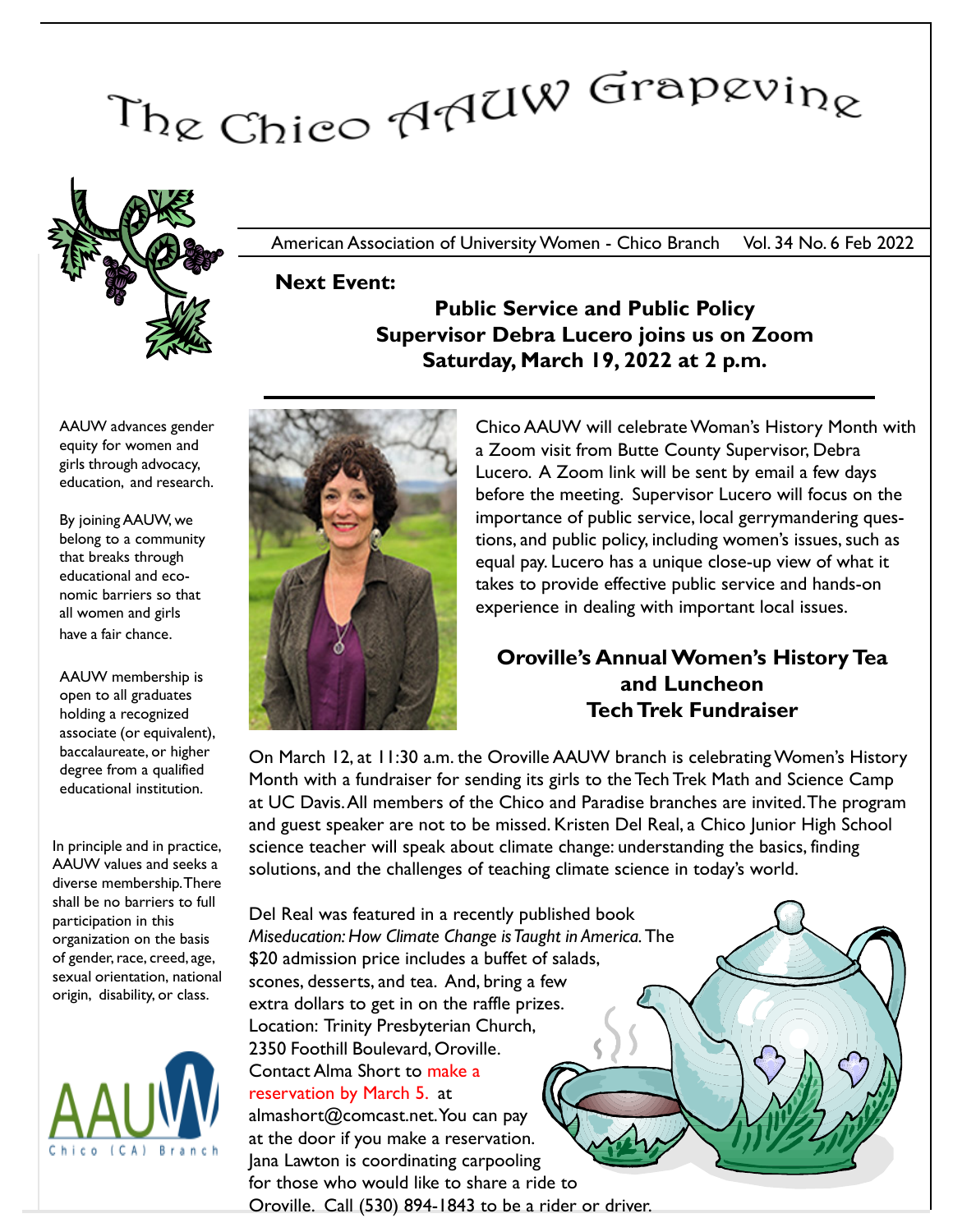# President's Message

### Branch Officers

President - Jan Britton Vice President - Sue Blizman Membership - Lyn Smith Finance - Pam Bodnar Secretary - Maria Elena Ramirez Newsletter Editor - Jana Lawton Public Policy - Carol Holzgrafe Tech Trek Coordinator - Joan Cleveland Technology - Helen Gesick Historian historian needed

We were deeply saddened by the news that Wendy Woods' husband John died on February 11. Our condolences to Wendy and her family.



March is turning out to be a busy month of exciting meetings on Zoom, or in person, and a time for preparation for our Tech Trek Appraisal Faire that helps raise funds to send our girls to Tech Trek at University of California, Davis. Yes, it looks like the camp will be in-person this year. At last! This also means that, thankfully, COVID has eased.

The Tech Trek Committee and the Board voted to postpone the fundraiser from our usual February date to Sunday, April 10 at the Chico Women's Club. It was determined that we could have all or part of the event outside this year. If you have any antiques or collectibles you wish to have appraised, this is your chance. Or you can help BUILD A GIRL by dropping off a donation for Tech Trek at the fundraiser on April 10 from 11 a.m. to 3 p.m. Either way, you help send our local girls to a life changing math and science camp at UC Davis.

# THE BOARD AT WORK

Our Board is hard at work to make the fundraiser happen and to bring interesting programs to you for the remainder of the year. It is also the time of the year when our Nominating Committee is in search of members to replace our retiring Board members. We need a few new people to serve on our Board in the coming year. A number of our current Board members will remain in their positions for another year, which means we retain a base of experienced leaders to help the new Board members. We do need a few people to fill some important positions. The work is not difficult, and is very rewarding. Keeping our branch running is not the job of any one person, it is a TEAM effort and currently we need some new team members. Please consider helping us. Here are the positions we need to fill:

# **TREASURER**

Past Treasurer, Marilyn Myrick, has agreed to train and help the new treasurer. This is one of three primary officers required to run a branch in California and we need one for the 2022-23 year.

# **HISTORIAN**

The branch historian collects and preserves a record of our activities by saving newspaper clippings, photographs, newsletters, or any other memorabilia of note. Materials are saved in notebooks for future reference. Requires a small amount of storage space to keep old notebooks.

All the members who will continue to serve on the Board in 2022-23 deserve our gratitude and thanks for helping carry on during the difficult COVID period. We hope that more of you will join us over the year to make this the best AAUW branch and the best year possible. It is an excellent way to become better acquainted with the amazing women who are members of your branch.

Thank you, Jan Britton President,AAUW Chico Branch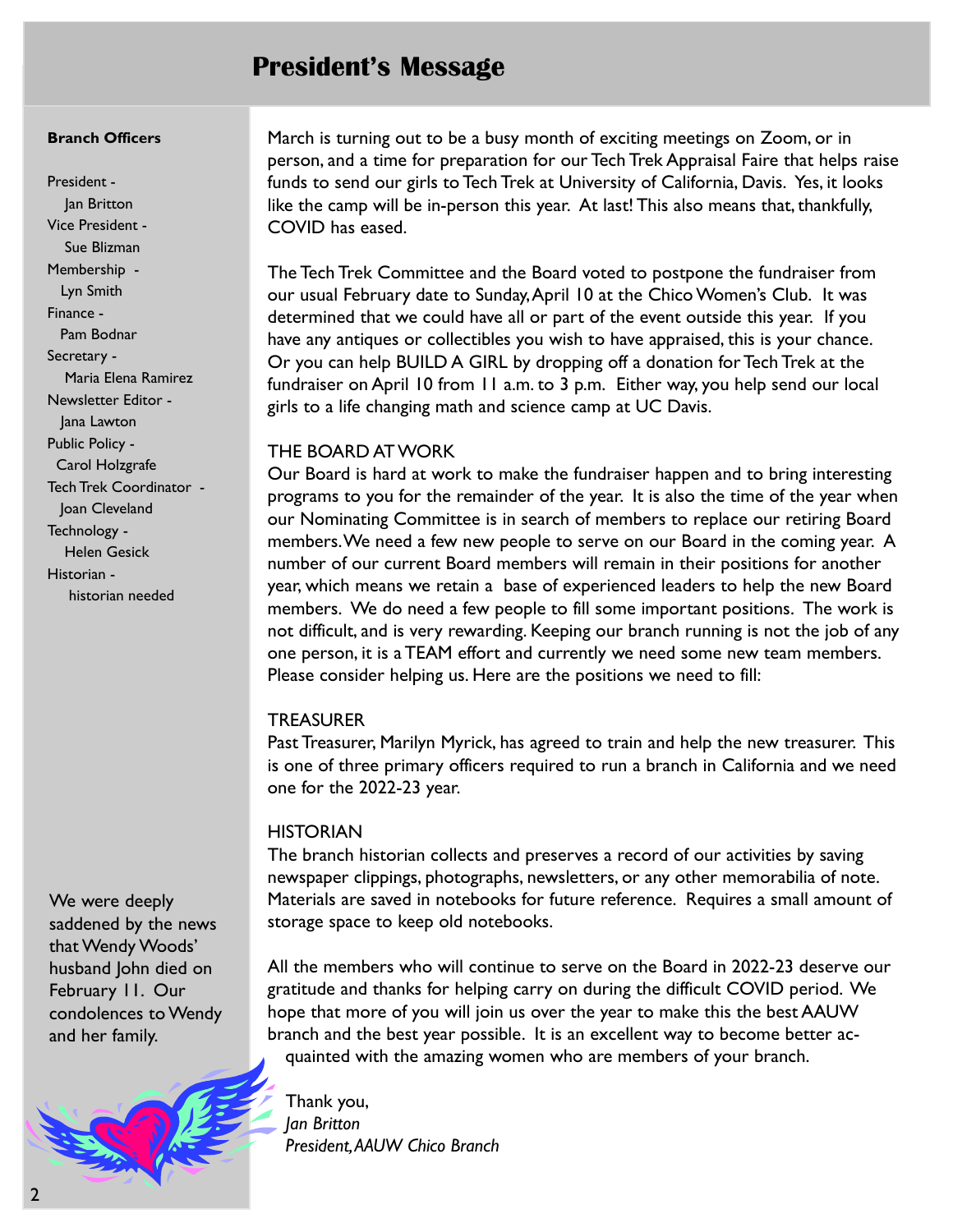# More Opportunities to Learn

# WHO HAS MY WATER!

# Butte County Water:

Where Does it Come From, How is it Distributed, Why does it Matter? League of Women Voters of Butte County to Host Zoom Session March 3, 2022, 7:00 p.m.

The League of Women Voters of Butte County is hosting a presentation on this important topic in a Zoom format.The public is invited. Water issues in Butte County are frequently in the headlines.This presentation from the League will unpack where each area of Butte County gets water, who has control of the water, and how it gets distributed. The public is invited to suggest questions through the Zoom Chat function. Questions should be connected to the webinar topic. Preregistration is required. Register for the presentation by clicking on the following link: https://docs.google.com/forms/d/1NECCHQ5LA8qrDk3TvCvJj7-9pn58- GJr45ldhQITl\_U/edit?usp=sharing

For more information contact LWVBC: (530) 895-8683,by email at lwvbutte@gmail.com or go to the League website at https://my.lwv.org/california/ butte-county

# Annual Interbranch Council (IBC) Luncheon

Our IBC annual luncheon is hosted this year by the Oroville branch at the Congregational Church in Oroville, 1715 Bird Street. Starting at 11:30 a.m. on Saturday,

April 9, a highlight of the event will be our guest speaker, Dr. Reem Al'Olaby, a recipient of a 2022 AAUW research publication grant. Dr Al'Olaby is a pharmacist and assistant professor of biology and biotechnology at California Northstate University. She received both her Masters and Doctorate degrees from The American University in Cairo.

The cost for the catered luncheon will be \$25.00. The menu is: mixed green salad, baked fish with vegetables in white wine, rice pilaf, cheesecake with nut crust/raspberries/chocolate, rolls and butter.

RSVP to Jana Lawton (530) 894-1843 by March 31. Because this luncheon is a joint venture with other IBC branches, we do need to register in advance and make payment. Checks for \$25 should be made payable to AAUW and mailed or delivered to Jana at 1112 Bidwell Ave, Chico,CA 95926. Also, let her know if you would like to be part of a carpool to Oroville.

Max Steiner Meets With Chico AAUW's Foreign Policy Discussion Group Our branch Foreign Policy Discussion Group is hosting Max Steiner on March 28 at 3 p.m. at the home of Kelley Crockett (11 Noyo Court), who will open her outdoor patio for this meeting. Steiner, who is currently running for Congress, recently approached this group and offered to share his experience in foreign relations and with the State Department.The meeting is open to Chico and Paradise members. While it is slated to be held outdoors, it may rain or be too cold. So members should be ready to present proof of vaccination and wear masks, if needed.

IMPORTANT NOTE: We also invited Congressman Doug LaMalfa to speak with our group to discuss the importance of public service and important issues in Butte County. He did not accept our invitation for a late February meeting either for himself or for a local representative from his office to speak with us on Zoom or in person.

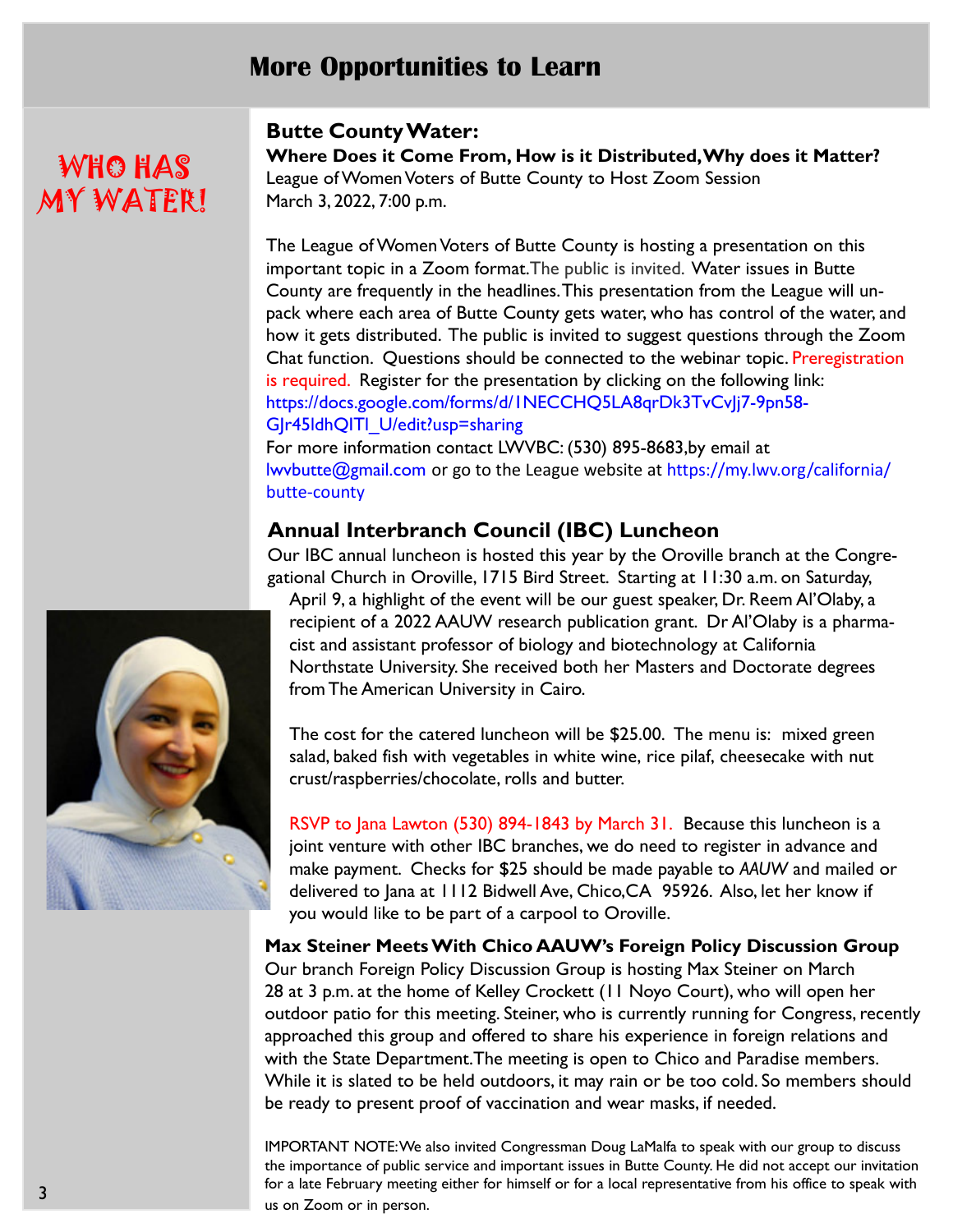# Branch News and Notes

Action Network is the cornerstone of AAUW's electronic-advocacy efforts. By signing up today, you'll receive urgent e-mail and/or text notices to contact your elected officials on important issues, including equal pay, education, and ending violence against women.With our Two-Minute Activist tool, it takes just minutes to make your voice heard! You can sign up for the Two-Minute Activist at this link: https://www.aauw.org/act/two-minute-activist/

Or you can send me your name, email, zip code and cell phone (if you want to receive texts) and I can sign you up. If you sign up online, you can specify which particular areas of concern for which you want notification. You will receive a Two Minute Activist email on an issue with a link to fill in your information and it will automatically go to the appropriate person or agency. Easy way to be an Activist!

I will have a computer at the next in-person AAUW meeting for those that might want to sign up then.

Helen Gesick, gesick@comcast.net (530-570-5185)

Including AAUW in your estate plans is a lovely way to leave an enduring legacy that will support women and girls long into the future. By making a planned gift to AAUW National, you become a member of the AAUW Legacy Circle and affirm your commitment to equity. These gifts, or bequests are donations that you designate

> in your will, estate or trust.There is no minimum gift requirement to join the Legacy Circle, and the benefits are many. For example: \*Planned gifts afford you flexibility to provide for your family and support

AAUW.

\*Certain planned gifts may reduce estate or capital gains taxes. \*Planned gifts need not affect your cash flow during your lifetime.

\*The joy of knowing that your legacy gift will sustain AAUW's programs for years to come is the ultimate benefit!

To learn more, contact AAUW Director of Advancement Heather Miller at millerh@aauw.org or 202.785.7766. If you have already included AAUW National in your estate plans, please contact Heather Miller to enroll in the

Legacy Circle so that we may celebrate you too!

**Website and Social Media News** - Did you misplace the email containing your Grapevine newsletter? Every Grapevine is posted on our branch website: http://www.aauw-chico.org/newsletter.html

The site is undergoing some updating but still has the latest events, a calendar (as far as is known), information about Tech Trek,Title IX, scholarships, bylaws, and membership information.

We have a Facebook account (http://www.facebook.com/pages/AAUW-Chico/ 490079914395870) and just recently an Instagram account (https:// www.instagram.com/aauw\_chico/). Is anyone out there interested in maintaining information on Facebook or Instagram? Let me know. Helen Gesick, gesick@comcast.net



Your Legacy Ensures a Better Future for Women and Girls A GLIDE TO HELP YOU AIAKE A LASTING IMPACT AND ADVANCE HIS ITY FOR ALL

The CHICO GRAPE-VINE is published by the Chico Branch of AAUW. Items for inclusion can be mailed to Jana Lawton, newsletter editor, 1112 Bidwell Avenue, Chico, CA 95926 or e-mailed to jdlawton72@gmail.com (preferred)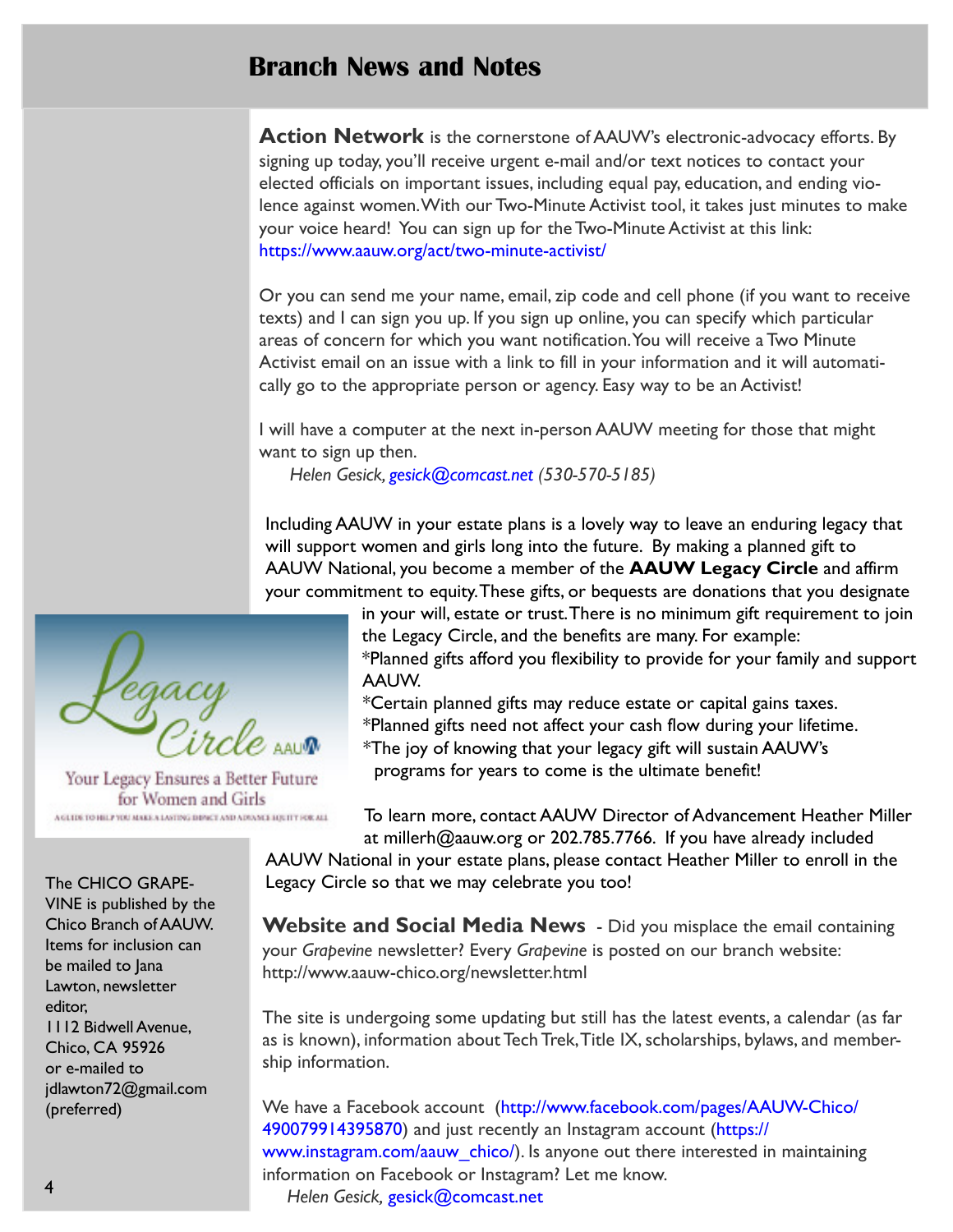# Interest Sections

## New to AAUW?

Call a group leader for more information about a section you might find of interest. A few have reached capacity but most would welcome new members.



### Les Flaneurs

Carol Holzgrafe - (530) 774-4009 The group usually meets Tuesdays, Thursdays, and/or Saturdays at 8:30 or 9:30 a.m. depending on the season. A walking/talking group of Chico and Paradise members who wander through local parks and neighborhoods - and sometimes farther afield - commenting on landscaping, architecture, and life, and getting exercise. Email or call for schedule if you might be interested. Carol Holzgrafe, carol@holzgrafe.com, (530) 874-6906 or Satsie Veith at (530) 570-3550.

Wine and Whine, the Spring Version Meets the 3rd Wednesday at 5:30 p.m. Locations change each month Please contact Carol Holzgrafe, carol@holzgrafe.com if you want to join in. And bring a friend or relative. We are nice people. An email will be sent with location if it seems safe to meet outside this month (and the weather cooperates).

# Out to Lunch

Group meets on 2nd Thursday Mary Huntsinger (530) 521-1323 Call Mary for details on time and location.. Both Paradise and Chico branch members welcome.

# Computer and iPad Group

Helen Gesick (530) 570-5185 Meets 3rd Tuesday at 2:00 p.m. Note new meeting day. Call Helen for information. Decision on meeeting in person or on Zoom will be made month to month.



# Foreign Policy Discussion Group

.

Roxanne Ferry - 891-1722 All welcome. Group meets 4th Monday at 7 p.m. Mar 28 - No end in sight: a century of drug wars. Hosted by Kelley Crockett at 11 Noyo Court. This month only, the group will start at 3 p.m. with a talk by Max Steiner, a candidate for Congress, who will discuss his experience with foreign relations and with the State Department. All branch members are invited to this talk, to be held outdoors.



### Evening Book Discussion Group

Mary Huntsinger (530) 521-1323 Group meets at 7:00 p.m. on 2nd Tuesday Call for update on book selections and locations.

### Ethnic Writers Book Discussion Group

Severance Dolan 433-0258 All welcome! Group meets at 1:00 p.m. on 4th Wednesday Mar 23 - The Bad Muslim Discount by Syed Masood. Hosted by Denise Worth.

### Non-fiction Book Discussion Group

Group meets on 1st Friday at 10 a.m. Contact Susan Critchfield for Zoom info at (530) 519-3460. Group will continue to have Zoom sessions

### Mystery Book Discussion Group

Denise Worth (530) 343-5711 Group meets at 3 p.m. on 3rd Wednesday Call for update on book selection and meeting location.

### Friday Book Discussion Group

Severance Dolan (530) 433-0258 Group meets at 10 a.m. on 4th Friday at Woodoak condominium club house located at 555 Vallombrosa Mar 25 - Call for update on book selection